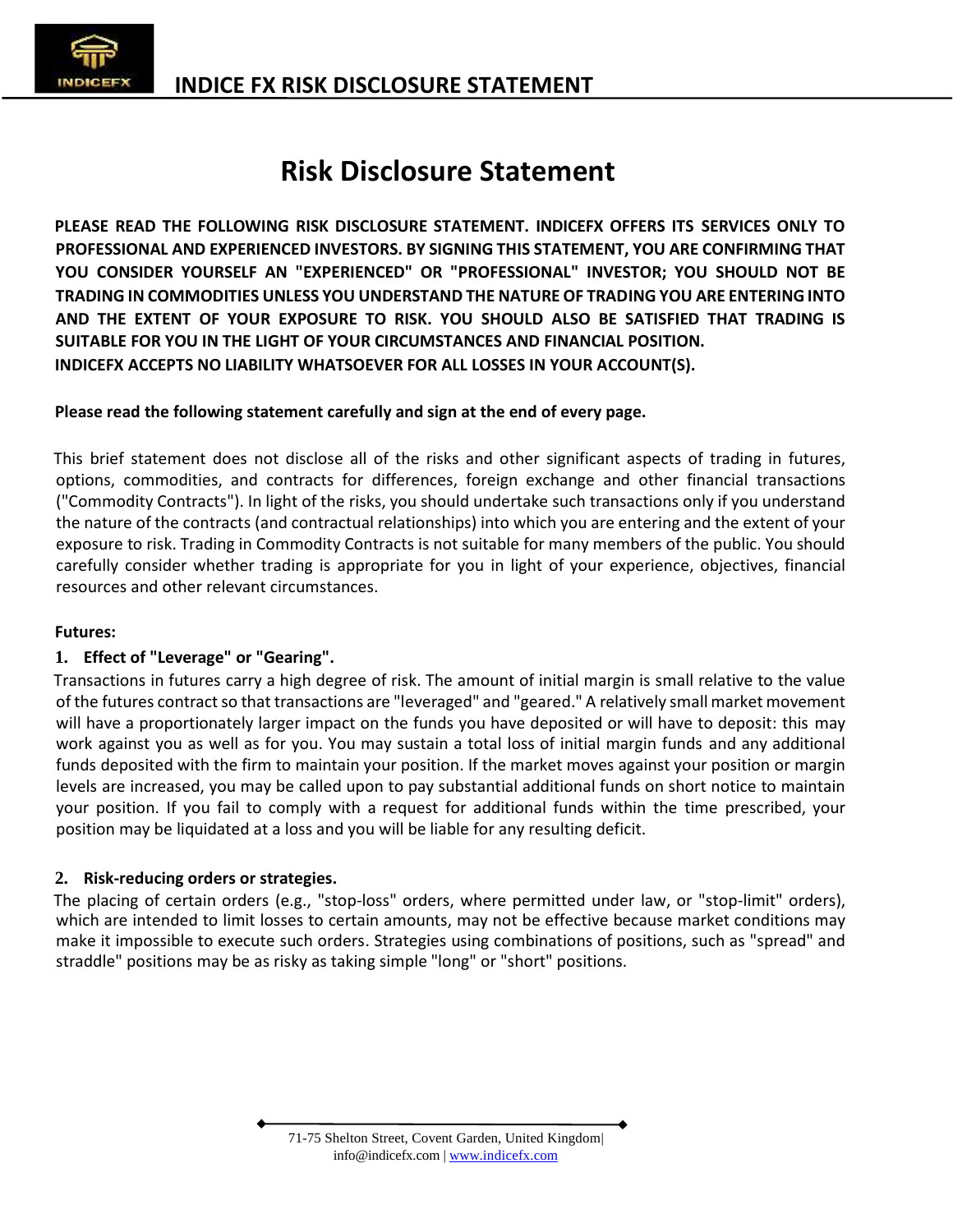

#### **Options**

#### **3. Variable degree of risk.**

Transactions in options carry a high degree of risk. Purchasers and sellers of options should familiarize themselves with the type of option (i.e., put or call) which they contemplate trading and the associated risks. You should calculate the extent to which the value of the options must increase for your position to become profitable, taking into account the premium and all transaction costs. The purchaser of options may offset or exercise the options or allow the options to expire. The exercise of an option results either in a cash settlement or in the purchaser acquiring or delivering the underlying interest. If the option is on a future, the purchaser will acquire a futures position with associated liabilities for margin (see the section on Futures above). If the purchased options expire worthless, you will suffer a total loss of your investment, which will consist of the option premium plus transaction costs. If you are contemplating purchasing deep-out- of-the money options, you should be aware that the chance of such options becoming profitable ordinarily is remote. Selling ("writing" or "granting") an option generally entails considerably greater risk than purchasing options. Although the premium received by the seller is fixed, the seller may sustain a loss well in excess of that amount. The seller will be liable for additional margin to maintain the position if the market moves unfavorably. The seller will also be exposed to the risk of the purchaser exercising the option and the seller will be obligated to either settle the option in cash or to acquire or deliver the underlying interest. If the option is on a future, the seller will acquire a position in a future with associated liabilities for margin (see the section on Futures above). If the option is "covered" by the seller holding a corresponding position in the underlying interest or a future or another option, the risk may be reduced. If the option is not covered, the risk of loss can be unlimited. Certain exchanges in some jurisdictions permit deferred payment of the option premium, exposing the purchaser to liability for margin payments not exceeding the amount of the premium. The purchaser is still subject to the risk of losing the premium and transaction costs. When the option is exercised or expires, the purchaser is responsible for any unpaid premium outstanding at that time.

# **4. Terms and conditions of contracts**.

You should ask the firm with which you deal about the terms and conditions of the specific futures or options which you are trading and associated obligations (e.g., the circumstances under which you may become obligated to make or take delivery of the underlying interest of a futures contract and, in respect of options, expiration dates and restrictions on the time for exercise). Under certain circumstances the specifications of outstanding contracts (including the exercise price of an option) may be modified by the exchange or clearing house to reflect changes in the underlying interest.

# **5. Suspension or restriction of trading and pricing relationships.**

Market conditions (e.g., illiquidity) and/or the operation of the rules of certain markets (e.g., the suspension of trading in any contract or contract month because of price limits or "circuit breakers") may increase the risk of loss by making it difficult or impossible to effect transactions or liquidate/offset positions. If you have sold options, this may increase the risk of loss. Further, normal pricing relationships between the underlying interest and the future, and the underlying interest and the option may not exist. This can occur when, for example, the futures contract underlying the option is subject to price limits while the option is not. The absence of an underlying reference price may make it difficult to judge "fair" value to the transaction. It may be difficult or impossible to liquidate an existing position, to assess the value, to determine a fair price orto assess the exposure to risk. For these reasons, these transactions may involve increased risks. Off-exchange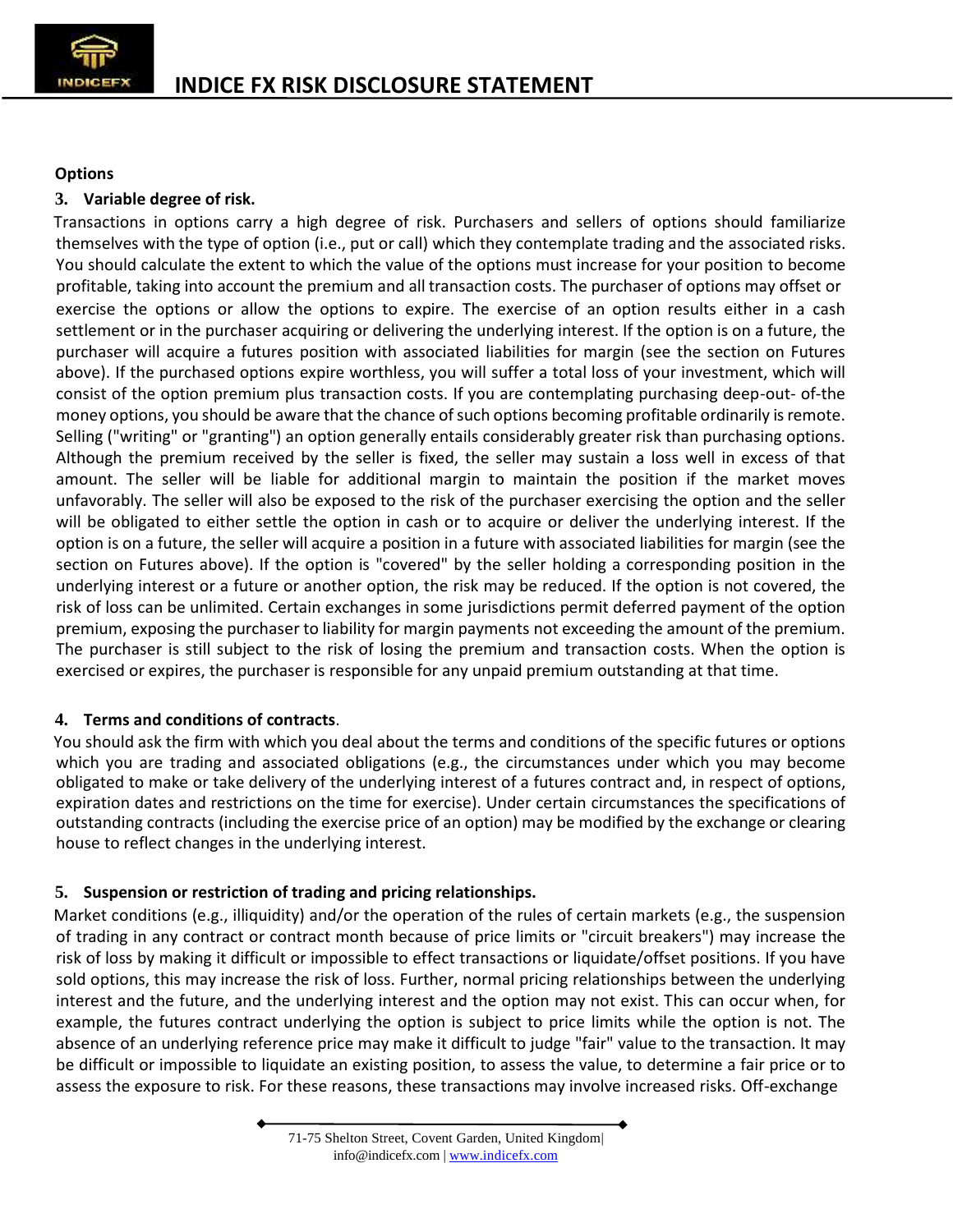

transactions may be less regulated or subject to a separate regulatory regime. Before you undertake such transactions, you should familiarize yourself with applicable rules and attendant risks.

# **6. Deposited cash and property**.

You should familiarize yourself with the protections accorded money or other property you deposit for domestic and foreign transactions, particularly in the event of a firm insolvency or bankruptcy. The extent to which you may recover your money or property may be governed by specific legislation or local rules. In some Jurisdictions property, which had been specifically identifiable as your own, will be prorated in the same manner as cash for purposes of distribution in the event of a shortfall.

# **7. Commission and other charges.**

Before you begin to trade, you should obtain a clear explanation of allcommission, fees and other charges for which you will be liable. These charges will affect your net profit (if any) or increase your loss.

# **8. Transactions in other jurisdictions.**

Transactions on markets in other jurisdictions, including markets formally linked to a domestic market, may expose you to additional risk. Such markets may be subject to regulation, which may offer different or diminished investor protection. Before you trade you should enquire about any rules relevant to your particular transactions. Your local regulatory authority will be unable to compel the enforcement of the rules of regulatory authorities or markets in other jurisdictions where your transactions have been affected. You should ask the firm with which you deal for details about the types of redress available in both your home jurisdiction and other relevant jurisdictions before you start to trade.

# **9. Currency risks.**

The profit or loss in transactions in foreign currency-denominated contracts (whether they are traded in your own or another jurisdiction) will be affected by fluctuations in currency rates where there is a need to convert from the currency denomination of the contract to another currency.

# **10. Over-the-Counter Trading**

Customer understands that Over-the-counter ("OTC") products in currencies are not traded on exchanges as there is no central clearing mechanism to guarantee OTC trades. INDICEFX may apply its own risk analysis in deciding whether to participate in a particular market where its credit must stand behind each trade. Depending on the policies adopted by INDICEFX as counter-party, the company may decline to execute an order placed by a customer. INDICEFX will rely on their own knowledge of market prices in agreeing to an execution price. The execution price obtained for a customer to a large extent will reflect the true market price of a particular currency. While the OTC market as a whole is highly liquid, certain currencies, are less frequently traded and for this reason, INDICEFX may take longer to fill an order or may obtain an execution price that differs widely from the market.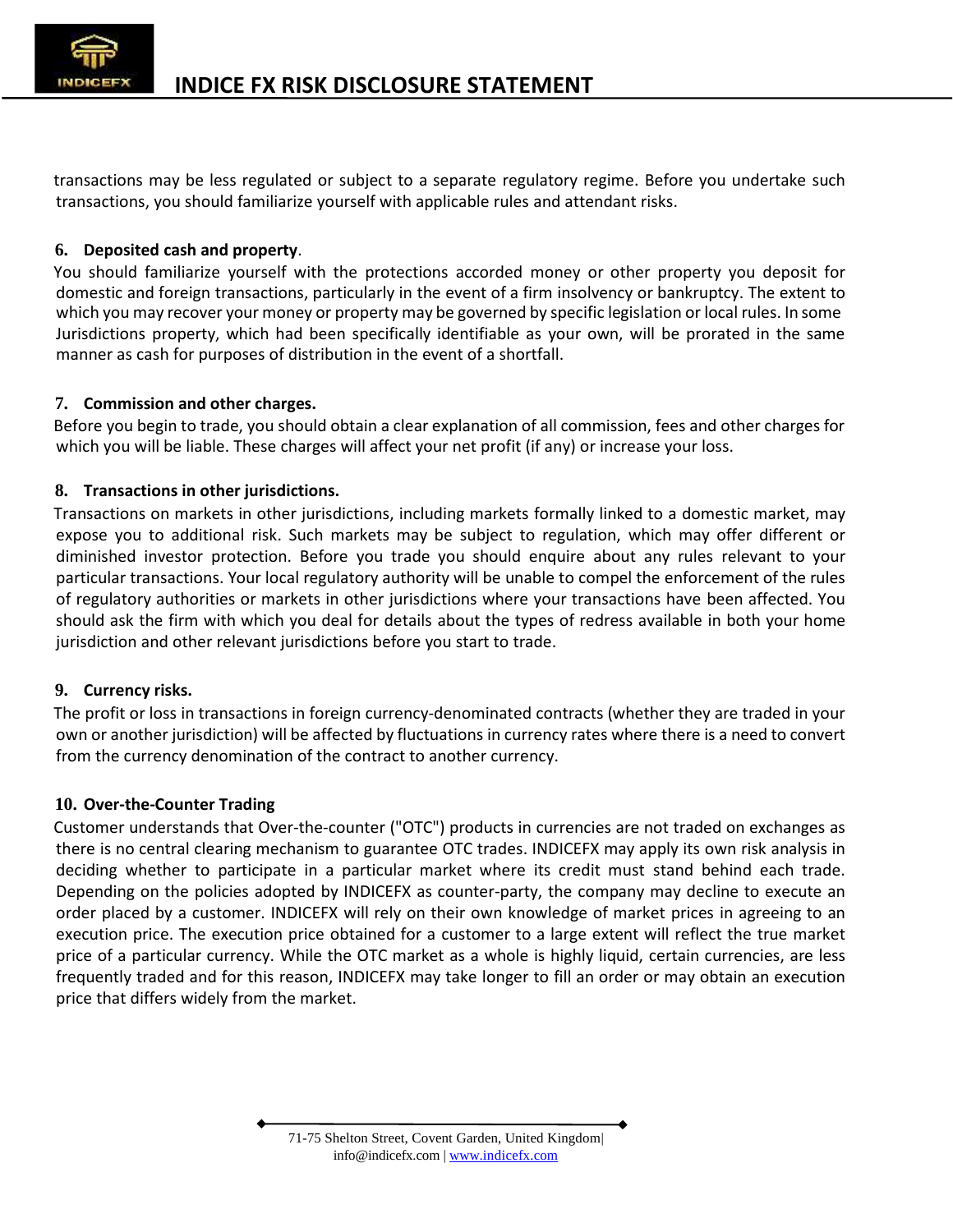

# **11. Trading facilities**.

Most open-outcry and electronic trading facilities are supported by computer-based component systems for the order routing, execution, matching, registration or clearing of trades. As with all facilities and systems, they are vulnerable to temporary disruption or failure. Your ability to recover certain losses may be subject to limits on liability imposed by the system provider, the market, the clearinghouse and/or member firms. Such limits may vary you should ask the firm with which you deal for details in this respect.

# **12. Electronic trading.**

Trading on an electronic trading system may differ not only from trading in an open-outcry market but also from trading on other electronic trading systems. If you undertake transactions on an electronic trading system, you will be exposed to risks associated with the system including the failure of hardware and software. The result of any system failure may be that your order is either not executed according to your instructions or is not executed at all.

# **13. Off exchange transactions.**

In some jurisdictions, and only then in restricted circumstances, firms are permitted to effect off exchange transactions. The firm with which you deal may be acting as your counterparty to the transaction. It may be difficult or impossible to liquidate an existing position, to assess the value, to determine a fair price or to assess the exposure to risk, for these reasons; these transactions may involve increased risks. Off-exchange transactions may be less regulated or subject to a separate regulatory regime. Before you undertake such transactions, you should familiarize yourself with applicable rules and attendant risks.

# **14. Foreign Exchange.**

Foreign Exchange can be highly volatile and transactions therein carry a substantial risk of loss. The high degree of "gearing" or "leverage" which is often obtainable in trading stems from the payment of what is comparatively modest deposit or margin when compared with the overall contact value. As a result, a relatively small market movement can, in addition to achieving substantial gains, where the market is in your favor, result in substantial loss which may exceed your original investment where there is an equally small movement against you. Where permitted, placing a stop-loss order will not necessarily limit your losses to the intended amounts, for market conditions may make it impossible to execute such orders at the stipulated price. A spread; straddle or hedge position may be risky as a simple long or short position and can be more complex. Your risk exposure increases if you make use of credit facilities for your obligations resulting from forward transactions, or if your obligations or claims under these transactions are denominated in a foreign currency or in a basket currency.

# **15. Contracts for differences.**

Futures and options contracts can also be referred to as contracts for differences. These can be options and futures on the FTSE100 index or any other index or share, as well as currency and interest swaps. However, unlike other futures and options, these contracts can only be settled in cash. Investing in contract for differences carries the same risk as Investing in a future or an option and you should be aware of these as set out above in this paragraph. Transaction in contract for differences may also have a contingent liability and you should be aware of the implication of this.